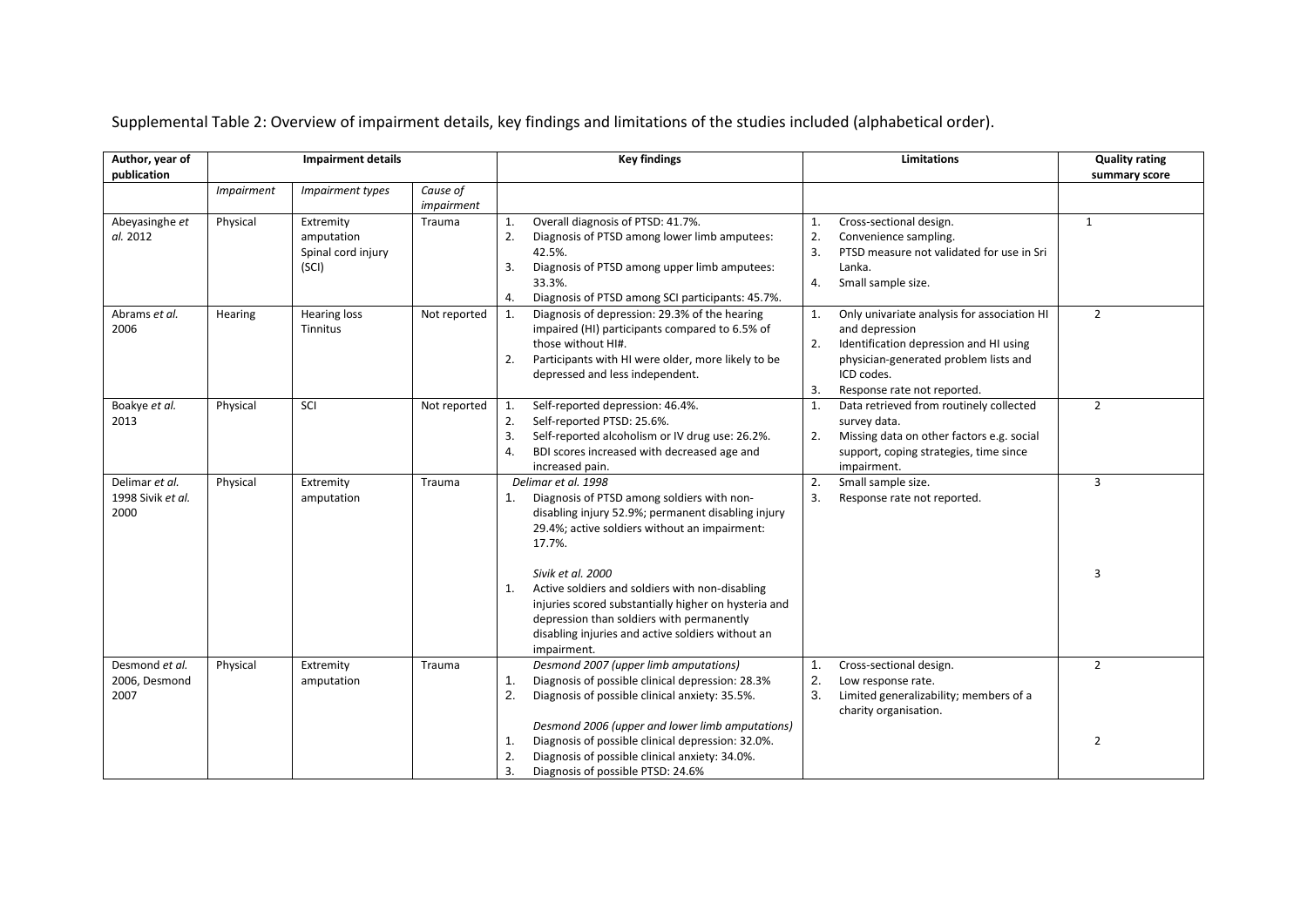| Doukas et al.,<br>2013<br>Ebrahimzadeh et<br>al. 2009 | Physical<br>Physical          | Lower limb<br>amputation<br>Above knee<br>amputation                                     | Trauma<br>Trauma | 1.<br>2.<br>3.<br>4.<br>1.<br>2. | Probable major depression among those with an<br>unilateral lower limb amputation: 13.3%<br>Probable major depression among those with a<br>bilateral amputation: 10.3%<br>Screened positive PTSD among those with an<br>unilateral lower limb amputation: 14.8%<br>Screened positive PTSD among those with a<br>bilateral amputation: 10.3%<br>Self-reported diagnosis of PTSD: 32.3%.<br>Self-reported diagnosis of depression: 9.7%. | 1.<br>2.<br>1.<br>2. | Cross-sectional design.<br>Consecutive sampling.<br>Cross-sectional design.<br>Small sample size.                                                                               | $\overline{2}$<br>$\mathbf{1}$ |
|-------------------------------------------------------|-------------------------------|------------------------------------------------------------------------------------------|------------------|----------------------------------|-----------------------------------------------------------------------------------------------------------------------------------------------------------------------------------------------------------------------------------------------------------------------------------------------------------------------------------------------------------------------------------------------------------------------------------------|----------------------|---------------------------------------------------------------------------------------------------------------------------------------------------------------------------------|--------------------------------|
| Fagelson et al.                                       | Hearing                       | Tinnitus                                                                                 | Not reported     | 3.<br>1.                         | Self-reported diagnosis of anxiety disorders: 16.1%.<br>Diagnosis of both PTSD and tinnitus: 34%                                                                                                                                                                                                                                                                                                                                        | 3.<br>4.<br>1.       | Consecutive sampling.<br>Response rate not reported.<br>Data retrieved from hospital charts.                                                                                    | $\overline{2}$                 |
| 2007                                                  |                               | <b>Hearing loss</b>                                                                      |                  |                                  |                                                                                                                                                                                                                                                                                                                                                                                                                                         | 2.                   | Only crude analysis for associations<br>between PTSD, tinnitus, sleep disruption,<br>concentration etc.                                                                         |                                |
| Gregurek et al.<br>1996                               | Physical                      | SCI                                                                                      | Trauma           | 1.<br>2.                         | Diagnosis of PTSD: 18.9%<br>Anxiety levels were substantially higher in<br>participants with PTSD compared to those without<br>PTSD.                                                                                                                                                                                                                                                                                                    | 1.<br>2.<br>3.<br>4. | Cross-sectional design.<br>Small sample size.<br>Convenience sampling.<br>Response rate not reported.                                                                           | 3                              |
| Gunawardena et<br>al. 2007                            | Physical                      | Extremity<br>amputation                                                                  | Trauma           | 1.<br>2.<br>3.                   | 36.0% of the soldiers with an amputation had<br>psychological symptoms of psychological distress,<br>compared to 8.9% of the non-amputee controls#.<br>13.4% had somatic symptoms of psychological<br>distress compared to 2.8% of the non-amputee<br>controls#.<br>Substance abuse was higher among amputees<br>(2.2%) than non-amputee controls (0.7%)#.                                                                              | 1.<br>2.<br>3.       | No information about the timing of<br>psychological distress symptoms or their<br>duration.<br>Recall bias due to long duration since<br>injury.<br>Response rate not reported. | 3                              |
| Hume et al. 1994                                      | Physical<br>Vision            | Bullet/<br>Shrapnel wound<br>Head injury<br>Extremity<br>amputation<br>Eye injury<br>SCI | Trauma           | 1.<br>2.<br>3.<br>4.<br>5.       | Diagnosis of psychological distress among war<br>wounded personnel (GHQ): 33.3%.<br>Diagnosis of psychological distress among non-war<br>wounded personnel (controls): 9.8%.<br>Diagnosis of PTSD among war wounded personnel:<br>18.0%.<br>Diagnosis of PTSD among ex-contra's (all with<br>severe disabilities): 20.0% Ω<br>Alcoholic problems among war-wounded: 5.6%.                                                               | 1.<br>2.             | Moderate sample size.<br>Response rate not reported.                                                                                                                            | $\overline{2}$                 |
| Kasturiaratchi, et<br>al. 2004                        | Physical<br>Hearing<br>Vision | Extremity<br>amputation<br>SCI                                                           | Not reported     | 1.<br>2.<br>3.                   | 49.3% scored positive for psychological symptoms<br>of psychological distress.<br>29.2% scored positive for somatic symptoms of<br>psychological distress.<br>Increased alcohol consumption was also<br>substantially associated with positive GHQ status*.                                                                                                                                                                             | 1.<br>2.<br>3.       | Cross-sectional design.<br>Only univariate analysis for associations<br>between positive GHQ and positive BSI<br>status.<br>Response rate not reported.                         | 3                              |
| Kim et al. 2006                                       | Physical                      | Lumbar disc<br>herniation (LDH)                                                          | Not reported     | 1.                               | Depression was more common among LDH<br>conscripts compared to healthy conscripts as well                                                                                                                                                                                                                                                                                                                                               | 1.<br>2.             | Moderate sample size.<br>Consecutive sampling.                                                                                                                                  | $\overline{2}$                 |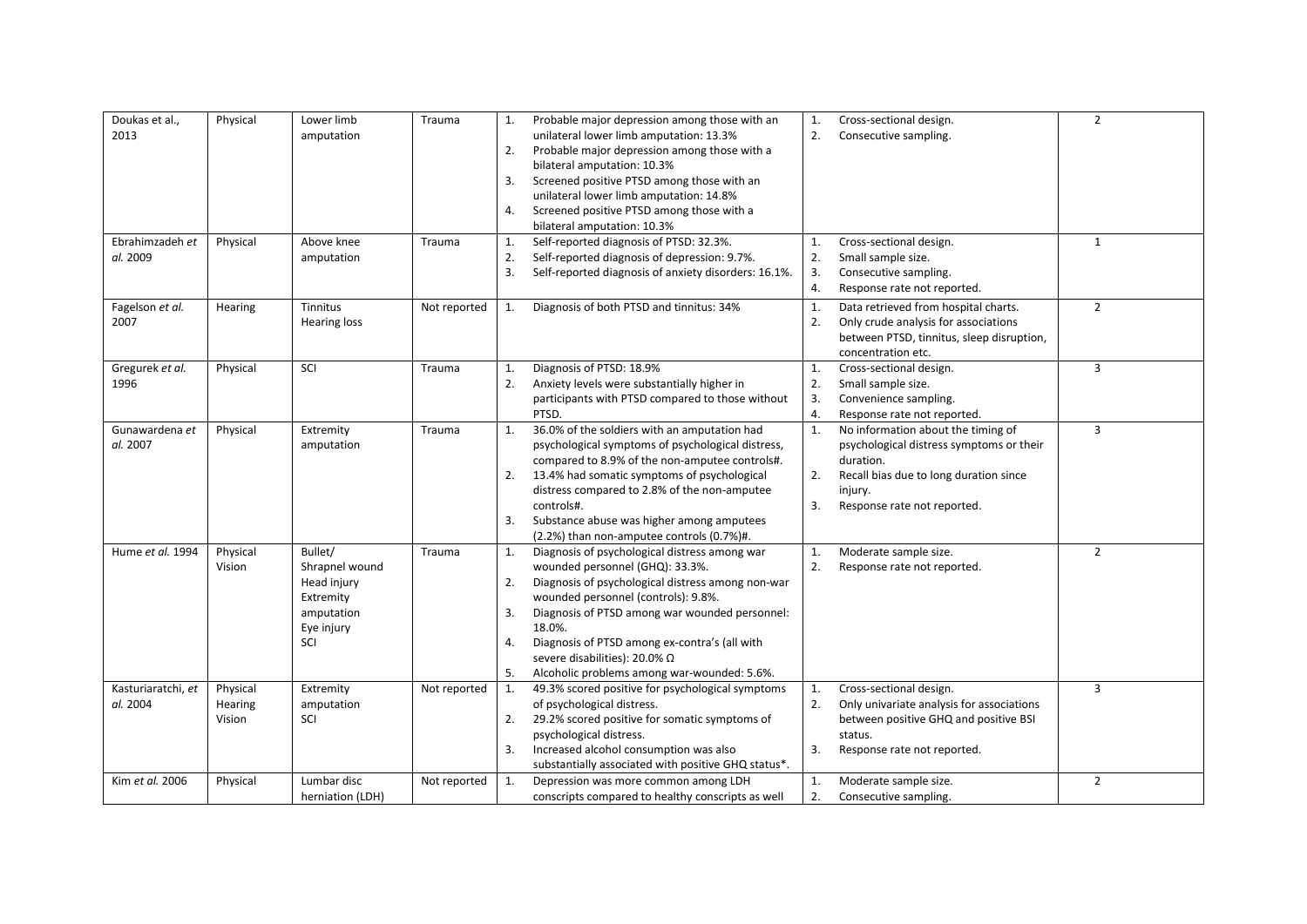|                                                |          |                                                                                                              |                     | 2.                               | as state anxiety and trait anxiety.<br>Diagnosis of clinical depression LDH conscripts:<br>40.8%.                                                                                                                                                                                                                                                                                                                                                                                                           | 3.<br>4.       | No information on factors that may be<br>important in multivariate analysis e.g.<br>social support.<br>Response rate not reported.                                        |                |
|------------------------------------------------|----------|--------------------------------------------------------------------------------------------------------------|---------------------|----------------------------------|-------------------------------------------------------------------------------------------------------------------------------------------------------------------------------------------------------------------------------------------------------------------------------------------------------------------------------------------------------------------------------------------------------------------------------------------------------------------------------------------------------------|----------------|---------------------------------------------------------------------------------------------------------------------------------------------------------------------------|----------------|
| Martz et al. 2001                              | Physical | SCI<br>Amputation<br>(Extensive burns,<br>major chest trauma,<br>heart failure/<br>shock, cardiac<br>arrest) | Not reported        | 1.                               | Participants who were diagnosed with PTSD were<br>more likely to experience a physical impairment,<br>spinal disorder, burns or an amputation.                                                                                                                                                                                                                                                                                                                                                              | 1.<br>2.<br>3. | Only univariate analysis<br>Missing data on important factors; chart<br>review<br>PTSD diagnosis based on hospital<br>records.                                            | $\overline{3}$ |
| Melcer et al.<br>2010, Melcer et<br>al. 2013   | Physical | Major limb<br>amputations<br>Serious extremity<br>injuries without<br>amputation                             | Trauma              | 1.<br>2.<br>3.<br>4.<br>5.       | Melcer et al. 2010<br>Diagnosis of PTSD: 18.1%.<br>Diagnosis of anxiety disorder: 25.4%.<br>Diagnosis of mood disorder: 20.4%.<br>Depressive disorder accounted for more than 75%<br>of the mood disorders.<br>Diagnosis of substance abuse: 6.0%.                                                                                                                                                                                                                                                          | 1.<br>2.<br>3. | Not all information on important factors<br>available; chart review<br>Reliance on ICD-9 codes for identification<br>of mental health diagnoses.<br>Consecutive sampling. | $\overline{2}$ |
|                                                |          |                                                                                                              |                     | 1.<br>2.                         | Melcer et al. 2013<br>Amputees were less often diagnosed with PTSD<br>compared to non-amputees with serious extremity<br>injuries (18.1% vs. 32.1%).<br>No differences were identified between the<br>prevalence of anxiety (25.4% vs. 23.0%), mood<br>disorder (20.4 vs. 14.2) and substance abuse (6.0<br>vs. 8.4%) between the amputees and non-<br>amputees with serious extremity injuries.                                                                                                            |                |                                                                                                                                                                           | $\overline{2}$ |
| Radnitz et al.<br>1998, Radnitz et<br>al. 1998 | Physical | SCI<br>Other traumatic<br>injuries                                                                           | Trauma<br>Accidents | 1.                               | Radnitz et al. 1998<br>12% diagnosed with current PTSD and 29% with<br>lifetime PTSD.                                                                                                                                                                                                                                                                                                                                                                                                                       | 1.<br>2.<br>3. | Convenience sampling.<br>Moderate sample size.<br>Response rate not reported.                                                                                             | $\overline{2}$ |
|                                                |          |                                                                                                              |                     | 1.<br>2.<br>3.<br>4.<br>5.<br>6. | Radnitz et al. 1998<br>Diagnosis of current PTSD in participants with<br>paraplegia: 22%.<br>Diagnosis of current PTSD in those with<br>quadriplegia: 2%.<br>Diagnosis of current PTSD in controls who<br>experienced traumatic injuries other than SCI: 21%.<br>Diagnosis of lifetime PTSD in participants with<br>paraplegia: 44%.<br>Diagnosis of lifetime PTSD in those with<br>quadriplegia: 13%.<br>Diagnosis of lifetime PTSD in controls who<br>experienced traumatic injuries other than SCI: 26%. |                |                                                                                                                                                                           | $\overline{2}$ |